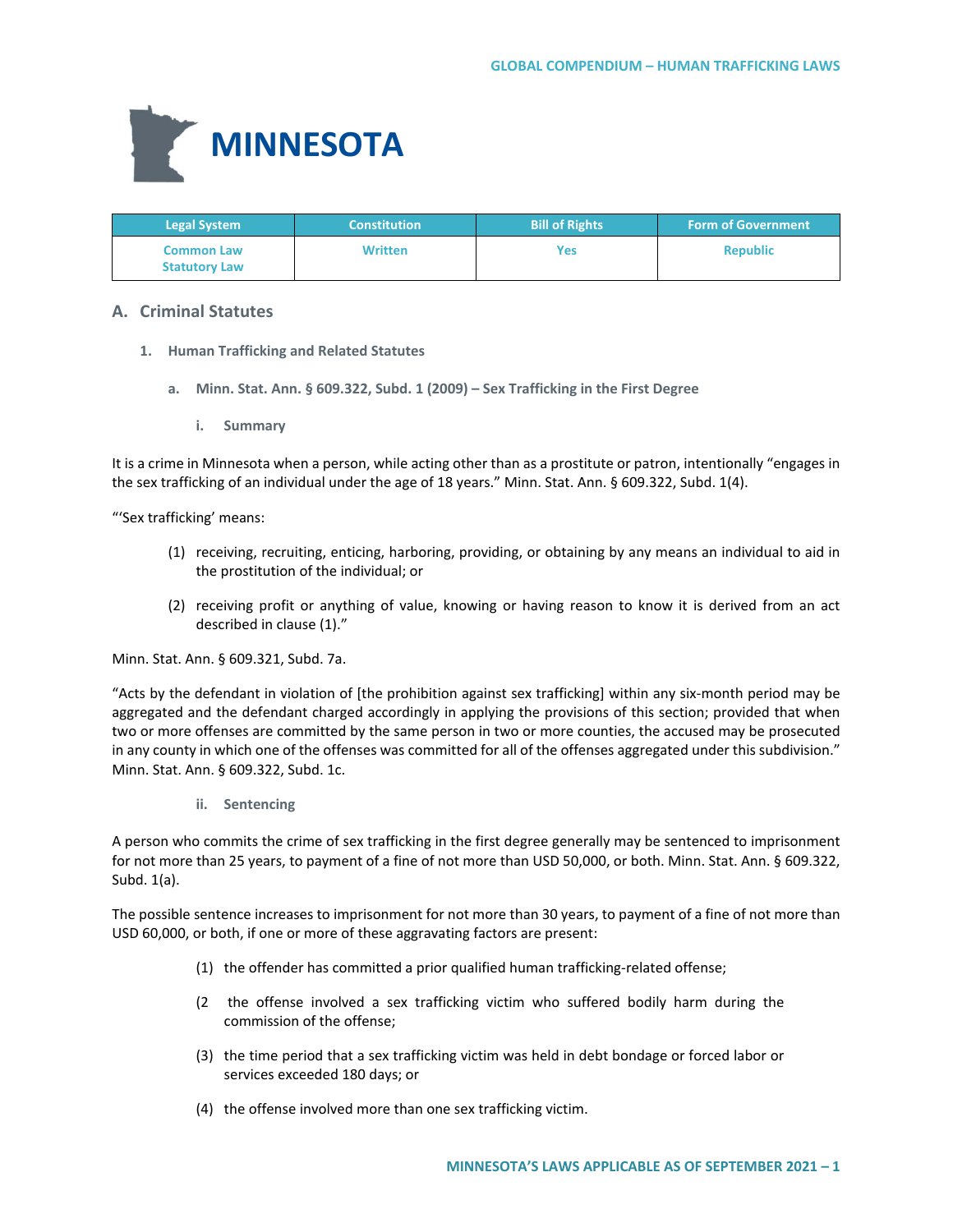Minn. Stat. Ann. § 609.322, Subd. 1(b).

**iii. Statute of Limitations**

A prosecution under § 609.322 may be commenced at any time after the commission of the offense. Minn. Stat. Ann. § 628.26(e).

- **b. Minn. Stat. Ann. § 609.322, Subd. 1a (2009) – Sex Trafficking in the Second Degree**
	- **i. Summary**

A person is guilty of a crime in Minnesota when, while acting other than as a prostitute or patron, the person intentionally engages in the sex trafficking of an individual. Minn. Stat. Ann. § 609.322, Subd. 1a.

"'Sex trafficking' means:

- (1) receiving, recruiting, enticing, harboring, providing, or obtaining by any means an individual to aid in the prostitution of the individual; or
- (2) receiving profit or anything of value, knowing or having reason to know it is derived from an act described in clause (1)."

Minn. Stat. Ann. § 609.321, Subd. 7a.

"Acts by the defendant within any six-month period in violation of [the prohibition against sex trafficking] within any six-month period may be aggregated and the defendant charged accordingly in applying the provisions of this section; provided that when two or more offenses are committed by the same person in two or more counties, the accused may be prosecuted in any county in which one of the offenses was committed for all of the offenses aggregated under this subdivision." Minn. Stat. Ann. § 609.322, Subd. 1c.

**ii. Sentencing**

A person who commits the crime of sex trafficking in the second degree generally may be sentenced to imprisonment for not more than 20 years, to payment of a fine of not more than USD 40,000, or both. Minn. Stat. Ann. § 609.322, Subd. 1a.

The possible sentence increases to imprisonment for not more than 30 years, to payment of a fine of not more than USD 60,000, or both, if one or more of these aggravating factors are present:

- (1) the offender has committed a prior qualified human trafficking-related offense;
- (2) the offense involved a sex trafficking victim who suffered bodily harm during the commission of the offense;
- (3) the time period that a sex trafficking victim was held in debt bondage or forced labor or services exceeded 180 days; or
- (4) the offense involved more than one sex trafficking victim.

Minn. Stat. Ann. § 609.322, Subd. 1(b).

**iii. Statute of Limitations**

A prosecution under § 609.322 may be commenced at any time after the commission of the offense. Minn. Stat. Ann. § 628.26(e).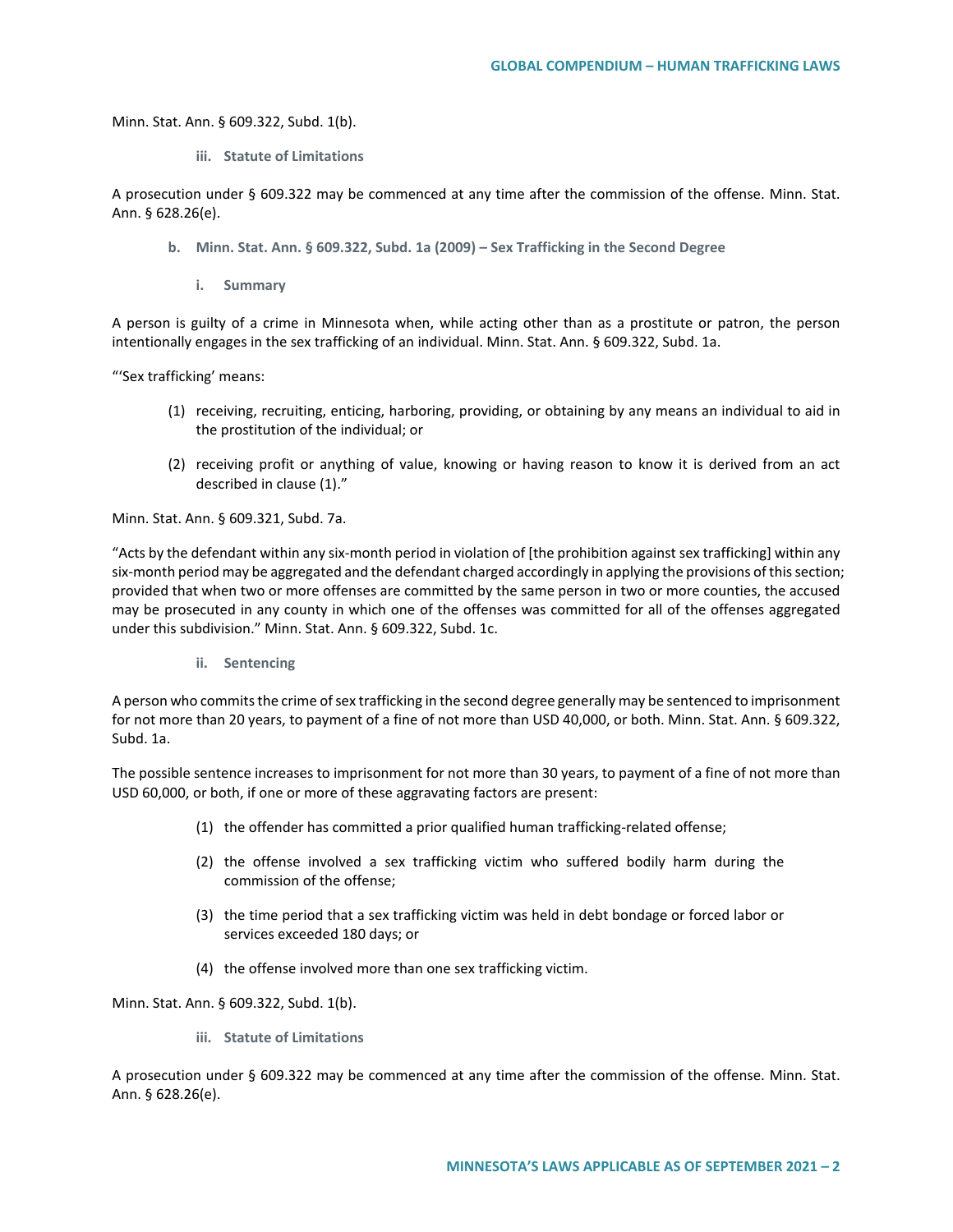- **c. Minn. Stat. Ann. § 609.282 (2006) – Labor Trafficking** 
	- **i. Summary**

A person who knowingly engages in the labor trafficking of another is guilty of a crime. Minn. Stat. Ann. § 609.282.

"Labor trafficking" is defined as:

- (1) the recruitment, transportation, transfer, harboring, enticement, provision, obtaining, or receipt of a person by any means, for the purpose of:
	- (a) debt bondage or forced labor or services;
	- (b) slavery or practices similar to slavery; or
	- (c) the removal of organs through the use of coercion or intimidation; or
- (2) receiving profit or anything of value, knowing or having reason to know it is derived from an act described in clause (1).

Minn. Stat. Ann. § 609.281, Subd. 5.

"Debt bondage" is defined as "the status or condition of a debtor arising from a pledge by the debtor of the debtor's personal services or those of a person under the debtor's control as a security for debt, if the value of those services as reasonably assessed is not applied toward the liquidation of the debt or the length and nature of those services are not respectively limited and defined." Minn. Stat. Ann. § 609.281, Subd. 3.

"Forced labor or services" means labor or services that are performed or provided by another person and are obtained or maintained through an actor's:

- (1) threat, either implicit or explicit, scheme, plan, or pattern, or other action intended to cause a person to believe that, if the person did not perform or provide the labor or services, that person or another person would suffer bodily harm or physical restraint;
- (2) physically restraining or threatening to physically restrain a person;
- (3) abuse or threatened abuse of the legal process;
- (4) knowingly destroying, concealing, removing, confiscating, or possessing any actual or purported passport or other immigration document, or any other actual or purported government identification document, of another person; or
- (5) use of blackmail.

Minn. Stat. Ann. § 609.281, Subd. 4.

In a prosecution for labor trafficking, the consent or age of the victim is not a defense. Minn. Stat. Ann. § 609.282, Subd. 3.

**ii. Sentencing**

A person who knowingly engages in the labor trafficking of an individual under the age of 18 may be sentenced to imprisonment for not more than 20 years, to payment of a fine of not more than USD 40,000, or both. Minn. Stat. Ann. § 609.282, Subd. 1.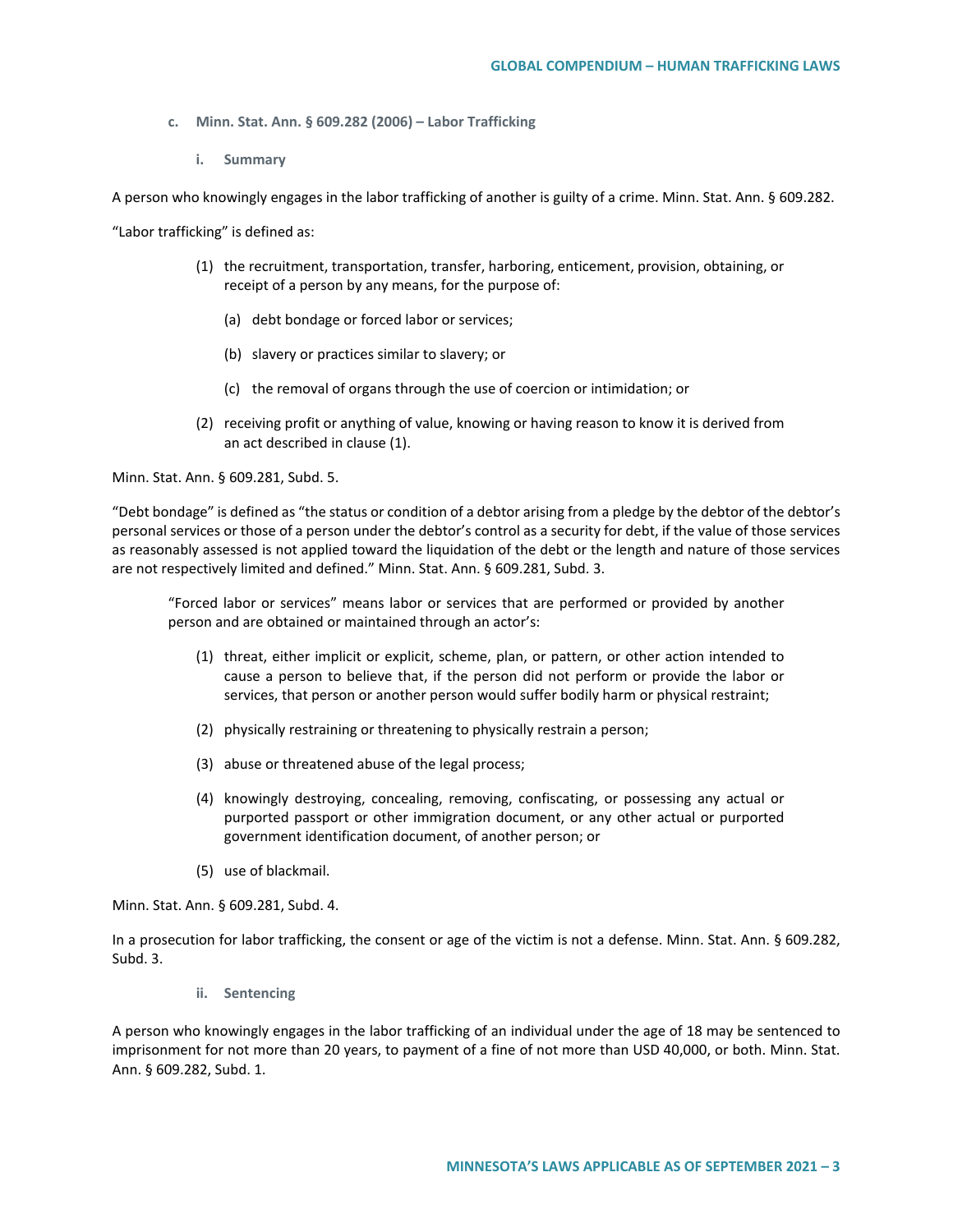A person who knowingly engages in the labor trafficking of an adult may be sentenced to imprisonment for not more than 15 years, to payment of a fine of not more than USD 30,000, or both. Minn. Stat. Ann. § 609.282, Subd. 2.

**iii. Statute of Limitations**

If the victim was 18 years of age or older at the time of the offense, a prosecution for labor trafficking must be brought within six years after the commission of the offense. Minn. Stat. Ann. § 628.26(d). If the victim was under 18 years of age at the time of the offense, a prosecution may be brought at any time. Minn. Stat. Ann. § 628.26(c).

- **d. Minn. Stat. Ann. § 609.283 (2006) – Unlawful Conduct with Respect to Documents in Furtherance of Labor or Sex Trafficking**
	- **i. Summary**

"Unless the person's conduct constitutes a violation of section 609.282" (labor trafficking), a person commits the crime of unlawful conduct with respect to documents in furtherance of labor or sex trafficking if the person:

knowingly destroys, conceals, removes, confiscates, or possesses any actual or purported passport or other immigration document, or any other actual or purported government identification document, of another person:

- (1) in the course of a violation of section 609.282 [labor trafficking] or 609.322 [sex trafficking];
- (2) with intent to violate section 609.282 or 609.322; or
- (3) to prevent or restrict or to attempt to prevent or restrict, without lawful authority, a person's liberty to move or travel, in order to maintain the labor or services of that person, when the person is or has been a victim of a violation of section 609.282 or 609.322.

Minn. Stat. Ann. § 609.283, Subd. 1.

In a prosecution under this section, the consent or age of the victim is not a defense. Minn. Stat. Ann. § 609.283, Subd. 3.

**ii. Sentencing**

If the crime involves a victim under the age of 18, a person may be sentenced to imprisonment for not more than 10 years, to payment of a fine of USD 20,000, or both. In other cases, a person may be sentenced to imprisonment for not more than five years, to payment of a fine of not more than USD 10,000, or both. Minn. Stat. Ann. § 609.283, Subd. 2.

**iii. Statute of Limitations**

A prosecution for unlawful conduct with respect to documents in furtherance of labor or sex trafficking must be brought within three years after the commission of the offense. Minn. Stat. Ann. § 628.26(j).

**e. Minn. Stat. Ann. § 609.284 (2005) – Corporate Liability**

If a corporation or other business enterprise is convicted of violating section 609.282 [labor trafficking statute], 609.283 [unlawful conduct with respect to documents statute], or 609.322 [sex trafficking statute], in addition to the criminal penalties and other remedies provided elsewhere in law, the court may, when appropriate:

(1) order its dissolution or reorganization;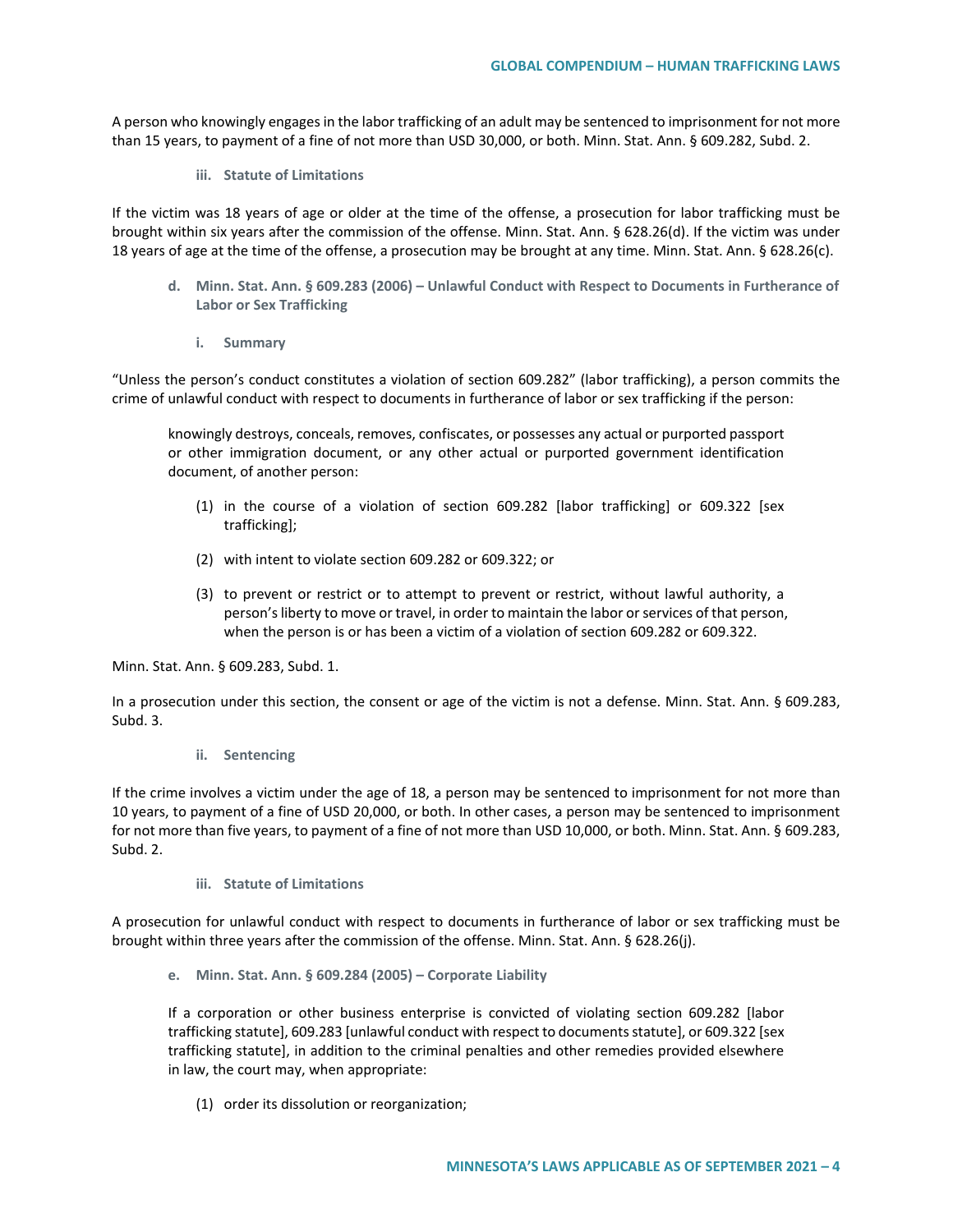- (2) order the suspension or revocation of any license, permit, or prior approval granted to it by a state agency; or
- (3) order the surrender of its charter if it is organized under Minnesota law or the revocation of its certificate to conduct business in Minnesota if it is not organized under Minnesota law.

Minn. Stat. Ann. § 609.284, Subd. 3.

**f. Minn. Stat. Ann. § 609.3241 (2018) – Penalty Assessment** 

A court sentencing an adult convicted of crimes including violations of sections 609.282 (labor trafficking), 609.283 (unlawful conduct with respect to documents), and 609.322 (sex trafficking) must also impose an assessment unless the adult was acting as a prostitute. For felonies, the court shall impose an assessment of not less than USD 750 and not more than USD 1,000. Minn. Stat. Ann. § 609.3241(a).

The assessment is distributed to three recipients:

- (1) 40 percent of the assessment shall be forwarded to the political subdivision that employs the arresting officer for use in enforcement, training, and education activities related to combating sexual exploitation of youth, or if the arresting officer is an employee of the state, this portion shall be forwarded to the commissioner of public safety for those purposes identified in clause (3);
- (2) 20 percent of the assessment shall be forwarded to the prosecuting agency that handled the case for use in training and education activities relating to combating sexual exploitation activities of youth; and
- (3) 40 percent of the assessment must be forwarded to the commissioner of health to be deposited in the safe harbor for youth account in the special revenue fund and are appropriated to the commissioner for distribution to crime victims' services organizations that provide services to sexually exploited youth, as defined in section 260C.007, subdivision 31.

Minn. Stat. Ann. § 609.3241(c).

**g. Minn. Stat. Ann. § 609.5312 (2013) – Forfeiture of Property Associated with Designated Offenses**

All property used to facilitate trafficking crimes may be forfeited. Minn. Stat. Ann. § 609.5312.

- **h. Minn. Stat. Ann. § 609.25 (1994) – Kidnapping** 
	- **i. Summary**

A person who "confines or removes from one place to another, any person without the person's consent or, if the person is under the age of 16 years, without the consent of the person's parents or other legal custodian," "to hold in involuntary servitude," is guilty of kidnapping. Minn. Stat. Ann. § 609.25, Subd. 1.

**ii. Sentencing**

If the victim is released in a safe place without great bodily harm, the sentence for kidnapping is imprisonment for not more than 20 years, payment of a fine of not more than USD 35,000, or both. If the victim is not released in a safe place, if the victim suffers great bodily harm during the course of the kidnapping, or if the person kidnapped is under the age of 16, the sentence for kidnapping is imprisonment for not more than 40 years, payment of a fine of not more than USD 50,000, or both. Minn. Stat. Ann. § 609.25, Subd. 2.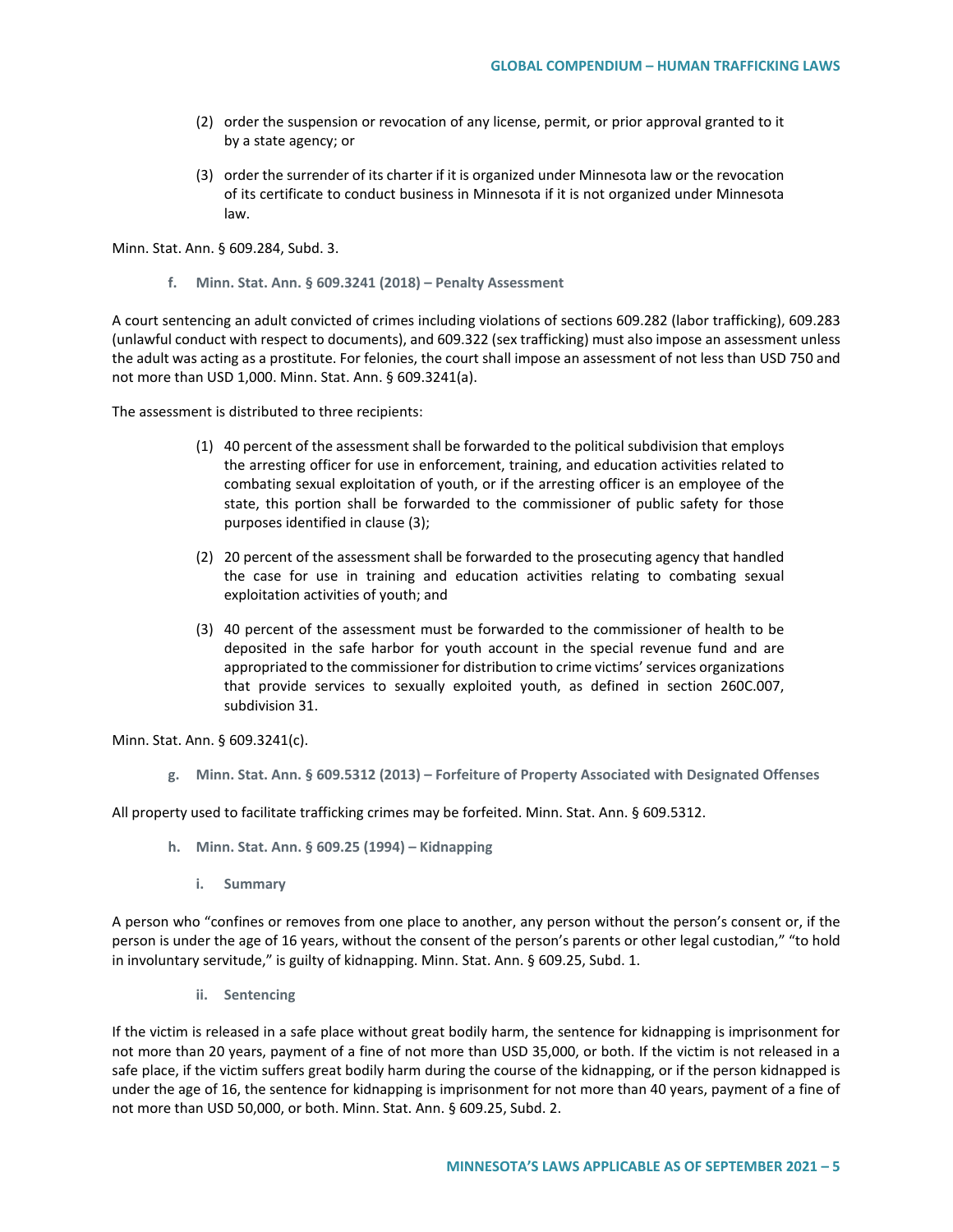**iii. Statute of Limitations**

A prosecution for kidnapping may be brought at any time. Minn. Stat. Ann. § 628.26(b).

**i. Minn. Stat. Ann. § 609.325 (2015) – Prostitution; Affirmative Defense**

It is an affirmative defense to a charge under Minn. Stat. Ann. § 609.324, subdivision 6 or 7 (certain prostitution crimes), that the defendant is a labor or sex trafficking victim and that the defendant committed the acts underlying the charge as a result of being a labor or sex trafficking victim. Minn. Stat. Ann. § 609.325, Subd. 4.

**j. Minn. Stat. Ann. § 609.902 (1995) – Racketeer Influenced and Corrupt Organizations Act**

Minnesota includes sex trafficking as a predicate offense in its racketeering statute. Minn. Stat. Ann. § 609.902, Subd. 4.

**2. Online Child Exploitation and Child Pornography Offenses**

Minn. Stat. Ann. § 617.245 (1992) – Use of Minor in a Sexual Performance

Minn. Stat. Ann. § 617.246 (2019) – Use of Minors in Sexual Performance Prohibited

Minn. Stat. Ann. § 617.247 (2019) – Possession of Pornographic Work Involving Minors

**3. Minn. Stat. Ann. § 243.166 (2019) – Registration of Predatory Offenders** 

A person shall register under this section if "the person was charged with or petitioned for a felony violation of or attempt to violate, or aiding, abetting, or conspiring to commit any of the following, and convicted of or adjudicated delinquent for that offense or another offense arising out of the same set of circumstances," including solicitation, inducement, or promotion of the prostitution of a minor in violation of section 609.322; using a minor in a sexual performance in violation of section 617.246; and possessing pornographic work involving a minor in violation of section 617.247. Minn. Stat. Ann. § 243.166, Subd. 1b.

# **B. Civil Liability Statutes**

- **1. Minn. Stat. Ann. § 609.284 (2005) – Labor or Sex Trafficking Crimes; Civil Liability**
	- **a. Summary**

A labor trafficking victim may bring a civil lawsuit against a person who violates the labor trafficking statute (Minn. Stat. Ann. § 609.282) or the unlawful conduct with respect to documents statute (Minn. Stat. Ann. § 609.283). Minn. Stat. Ann. § 609.284, Subd. 2.

The consent or age of the victim is not a defense to a lawsuit brought under this section. Minn. Stat. Ann. § 609.284, Subd. 1.

**b. Damages and Other Relief**

A labor trafficking victim may recover damages, including punitive damages, reasonable attorney fees, and other litigation costs reasonably incurred by the victim. This remedy is in addition to potential criminal liability. Minn. Stat. Ann. § 609.284, Subd. 2.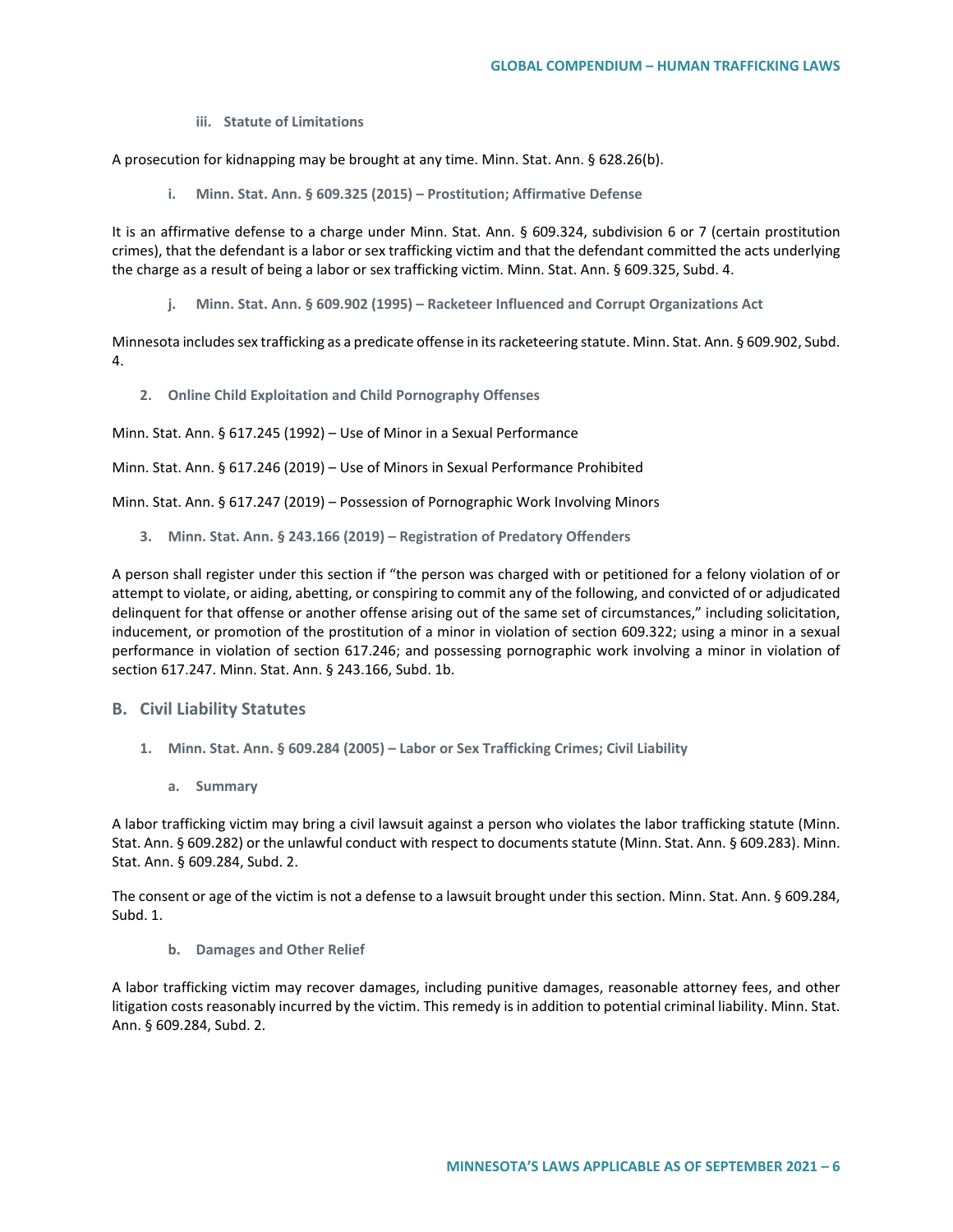#### **c. Statute of Limitations**

Section 609.284 does not contain its own statute of limitations provision. However, case law suggests that a six-year statute of limitations applies. *See Abarca v. Little*, 54 F. Supp. 3d 1064, 1070 (D. Minn. 2014). Moreover, Minnesota suspends the statute of limitations during periods of disability including the time while the plaintiff is a minor. Minn. Stat. Ann. § 541.15(a).

- **2. Minn. Stat. Ann. § 611A.81 (1994) – Civil Claim for Coercion for Use in Prostitution**
	- **a. Summary**

An individual has a civil cause of action [claim] against a person who:

- (1) coerced the individual into prostitution;
- (2) coerced the individual to remain in prostitution;
- (3) used coercion to collect or receive any of the individual's earnings derived from prostitution [although this clause does not apply to minor children who are dependent on the individual and who may have benefited from or been supported by the individual's earnings derived from prostitution]; or
- (4) hired, offered to hire, or agreed to hire the individual to engage in prostitution, knowing or having reason to believe that the individual was coerced into or coerced to remain in prostitution by another person.

Minn. Stat. Ann. § 611A.81, Subd. 1(a).

An individual has a cause of action [claim] against a person who did the following while the individual was a minor:

- (1) solicited or induced the individual to practice prostitution;
- (2) promoted the prostitution of the individual;
- (3) collected or received the individual's earnings derived from prostitution; or
- (4) hired, offered to hire, or agreed to hire the individual to engage in prostitution.

Minn. Stat. Ann. § 611A.81, Subd. 1(b).

Mistake as to age is not a defense to a lawsuit brought under this section. Minn. Stat. Ann. § 611A.81, Subd. 1(b).

**b. Damages and Other Relief**

A plaintiff may recover damages that resulted from the use of the plaintiff in prostitution or to which the use of the plaintiff in prostitution proximately contributed including:

- (1) economic loss, including damage, destruction, or loss of use of personal property; loss of past or future income or earning capacity; and income, profits, or money owed to the plaintiff from contracts with the person; and
- (2) damages for death as may be allowed under section 573.02, personal injury, disease, and mental and emotional harm, including medical, rehabilitation, and burial expenses; and pain and suffering, including physical impairment.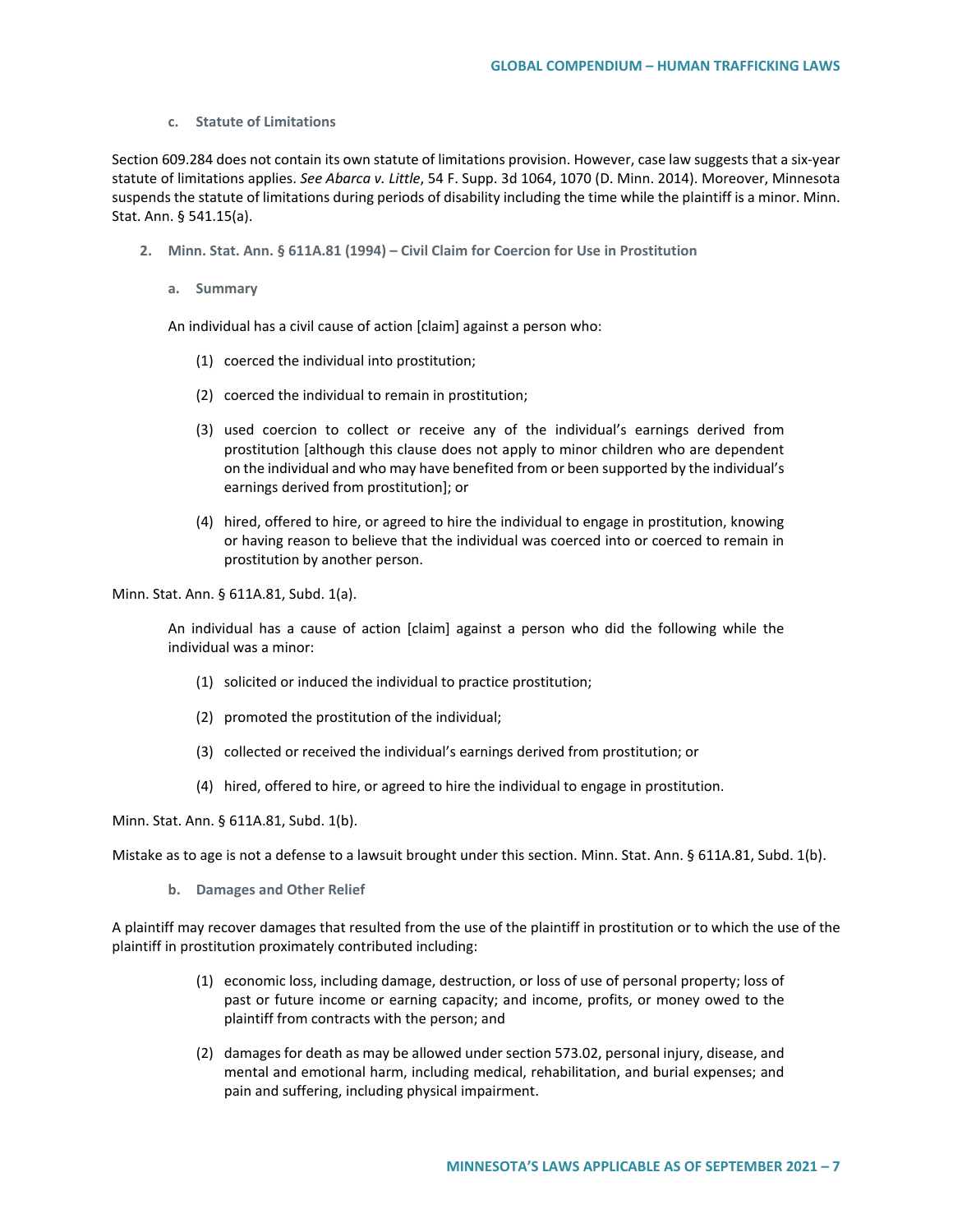Minn. Stat. Ann. § 611A.81, Subd. 2; *see also* Minn. Stat. Ann. § 573.02.

**c. Statute of Limitations**

A lawsuit for damages under section 611A.81 must be commenced not later than six years after the claim arises, except that the running of the limitation period is suspended during the time that coercion as defined in section 611A.80 continues, or as otherwise provided by section 541.13 or 541.15. Minn. Stat. Ann. § 611A.84.

- **3. Minn. Stat. Ann. § 617.245 (1992) – Civil Lawsuit; Use of Minor in Sexual Performance**
	- **a. Summary**

A claim "exists for injury caused by the use of a minor in a sexual performance. The [claim] exists against a person who promotes, employs, uses, or permits a minor to engage or assist others to engage in posing or modeling alone or with others in a sexual performance, if the person knows or has reason to know that the conduct intended is a sexual performance." Minn. Stat. Ann. § 617.245, Subd. 2.

Neither mistake as to the minor's age nor consent by the minor or by the minor's parent, guardian, or custodian is a defense to a lawsuit brought under this section. Minn. Stat. Ann. § 617.245, Subd. 2.

**b. Damages and Other Relief**

A person found liable for injuries under this section is liable to the minor for damages. Minn. Stat. Ann. § 617.245, Subd. 2.

**c. Statute of Limitations**

A lawsuit for damages under this section must be commenced within six years of the time the plaintiff knew or had reason to know injury was caused by the use of the plaintiff as a minor in a sexual performance. The knowledge of a parent, guardian, or custodian may not be imputed to the minor. This section does not affect the suspension of the statute of limitations during a period of disability under section 541.15. Minn. Stat. Ann. § 617.245, Subd. 3.

### **C. Additional Statutes Specific to Human Trafficking**

**1. Minn. Stat. Ann. §§ 145.4716–145.4718 (2017) – Safe Harbor for Sexually Exploited Youth**

The Commissioner for the Minnesota Department of Health must "establish a position for a director of child sex trafficking prevention." The director shall also provide grants to regional navigators serving six regions of the state.

**2. Minn. Stat. Ann. § 157.177 (2018) – Sex Trafficking Prevention Training Required**

Hotels and motels must have ongoing sex trafficking awareness training for all employees.

**3. Minnesota Wage Theft Prevention Act (2019)** 

Minnesota's Wage Theft Prevention Act (**WTPA**) amended existing labor laws to include new notice requirements, expanded enforcement powers, and greater penalties for violations. First, at the time of hiring, employers must provide an employee with written notice of the employer's contact information and specific information about the employee's rate of compensation. Minn. Stat. Ann. § 181.032(d). Second, employers must also provide the rate of pay and the employer's contact information on employees' earning statements each pay period. Minn. Stat. Ann. § 181.032(a)–(b).

Failure to comply with the notice or earning statement requirements may result in civil and criminal penalties for employers. Minn. Stat. Ann. §§ 181.101, 609.52. Employees may directly sue employers for the nonpayment of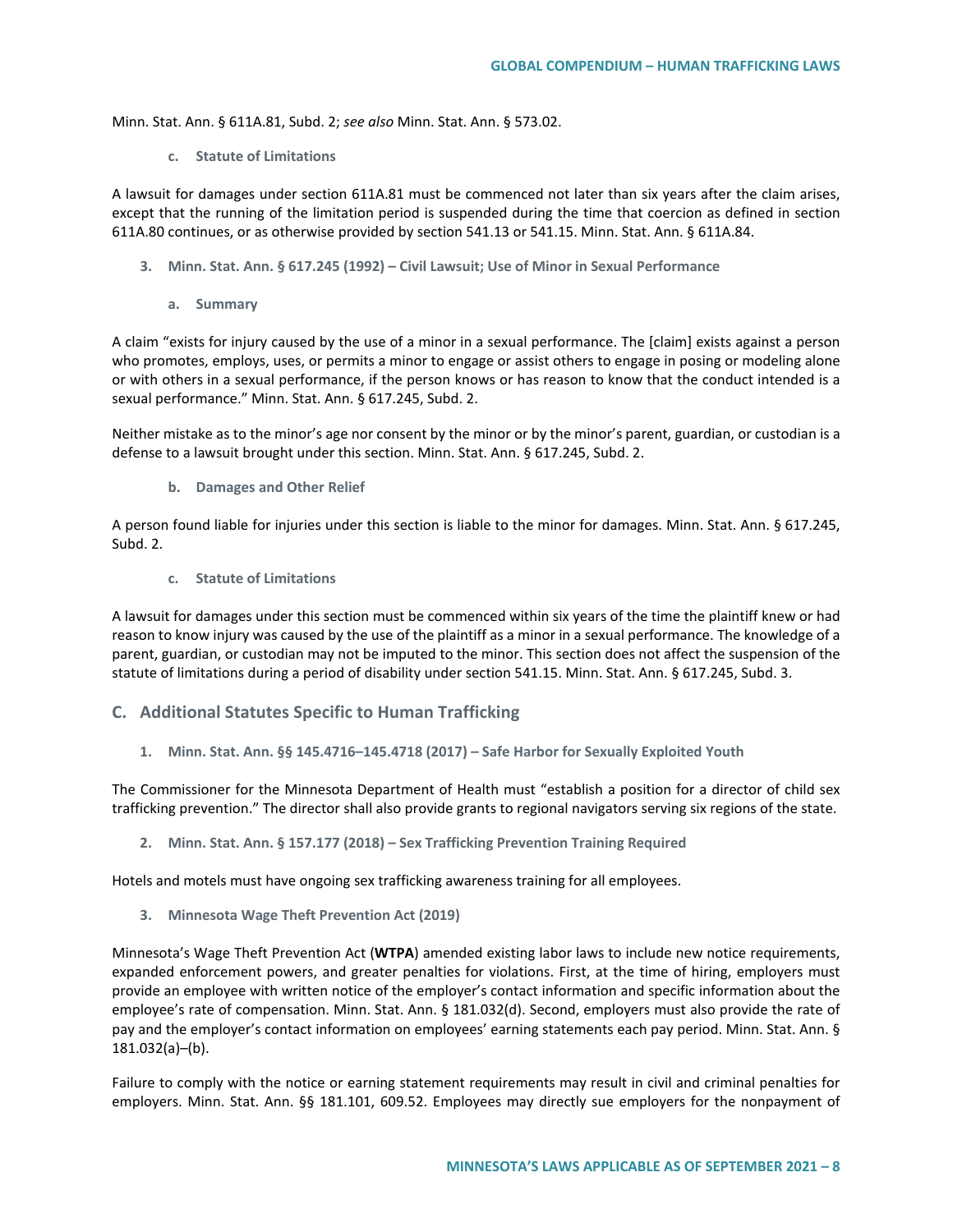wages. However, the law does not expressly permit the recovery of attorney's fees. In the alternative, employees may file complaints with the Department of Labor and Industry (**DLI**). The WTPA gives the DLI increased enforcement power, which includes the ability to order an employer to pay wages owed. The DLI may also order an employer to pay a civil penalty for repeated or willful violations. Minn. Stat. Ann. § 181.101. The Minnesota Attorney General also has the authority to enforce the wage theft laws. Minn. Stat. Ann. §§ 177.45, 181.1721. An employee who seeks to enforce rights or remedies under the WTPA, whether in an individual capacity or through the DLI, is protected from retaliation. Minn. Stat. Ann. § 181.03.

More information is available at: [http://www.dli.mn.gov/business/employment-practices/wage-theft-legislation-](http://www.dli.mn.gov/business/employment-practices/wage-theft-legislation-2019-and-summaries)[2019-and-summaries.](http://www.dli.mn.gov/business/employment-practices/wage-theft-legislation-2019-and-summaries) 

**4. Minn. Stat. Ann. § 243.166 (2019) – Registration of Predatory Offenders** 

Persons convicted of crimes including trafficking of minors must be registered.

**5. Minn. Stat. Ann. § 260C.007 (2019) – Juvenile Safety and Placement**

The definition of "child abuse" includes sex trafficking involving a minor.

**6. Minn. Stat. Ann. §§ 299A.785 (2018), 299A.79 (2006) – Trafficking Study; Minn. Stat. Ann. § 299A.795 (2006) – Trafficking Victim Assistance** 

The state must work with trafficking non-governmental organizations to collect information relevant to trafficking and to use the data to develop a plan to address current trafficking and to prevent future trafficking. The commissioner may also review the existing services and facilities to meet trafficking victims' needs and recommend a plan that would coordinate services.

**7. Minn. Stat. Ann. § 299A.7957 (2006) – Toll-Free Hotline for Trafficking Victims** 

The state must contract with a nonprofit organization to maintain a 24/7 hotline for trafficking victims.

**8. Minn. Stat. Ann. § 462A.375 (2012) – Housing Infrastructure Bonds for Safe Houses**

Proceeds from housing infrastructure bonds may be used toward safe houses for trafficked women.

**9. Minn. Stat. Ann. § 609A.03 (1996) – Petition to Expunge Criminal Records**

If the court finds a connection between the criminal record to be expunged and the person's status as a crime victim, it can order the record of the case sealed. If it seals the record, the crime victim is legally restored to the status the person occupied before the arrest, indictment, or information. The person shall not be guilty of perjury or otherwise of giving a false statement if the person fails to acknowledge the arrest, indictment, information, or trial in response to any inquiry made for any purpose. The court may request a sworn statement from a staff member of a statefunded victim services organization or a licensed health care provider as evidence to support a determination of expungement.

**10. Minn. Stat. Ann. § 13.82 (1979) – Confidentiality of Sex Trafficking Victim Identity**

The identity of a victim of sex trafficking must be kept confidential, regardless of whether the victim requests confidentiality. A law enforcement agency or a law enforcement dispatching agency working under the direction of a law enforcement agency shall withhold public access to data on individuals to protect their identity when access to the data would reveal the identity of a victim or alleged victim of criminal sexual conduct or sex trafficking under sections 609.322, 609.341 to 609.3451, or 617.246, subdivision 2. Minn. Stat. Ann. § 13.82, Subd. 17.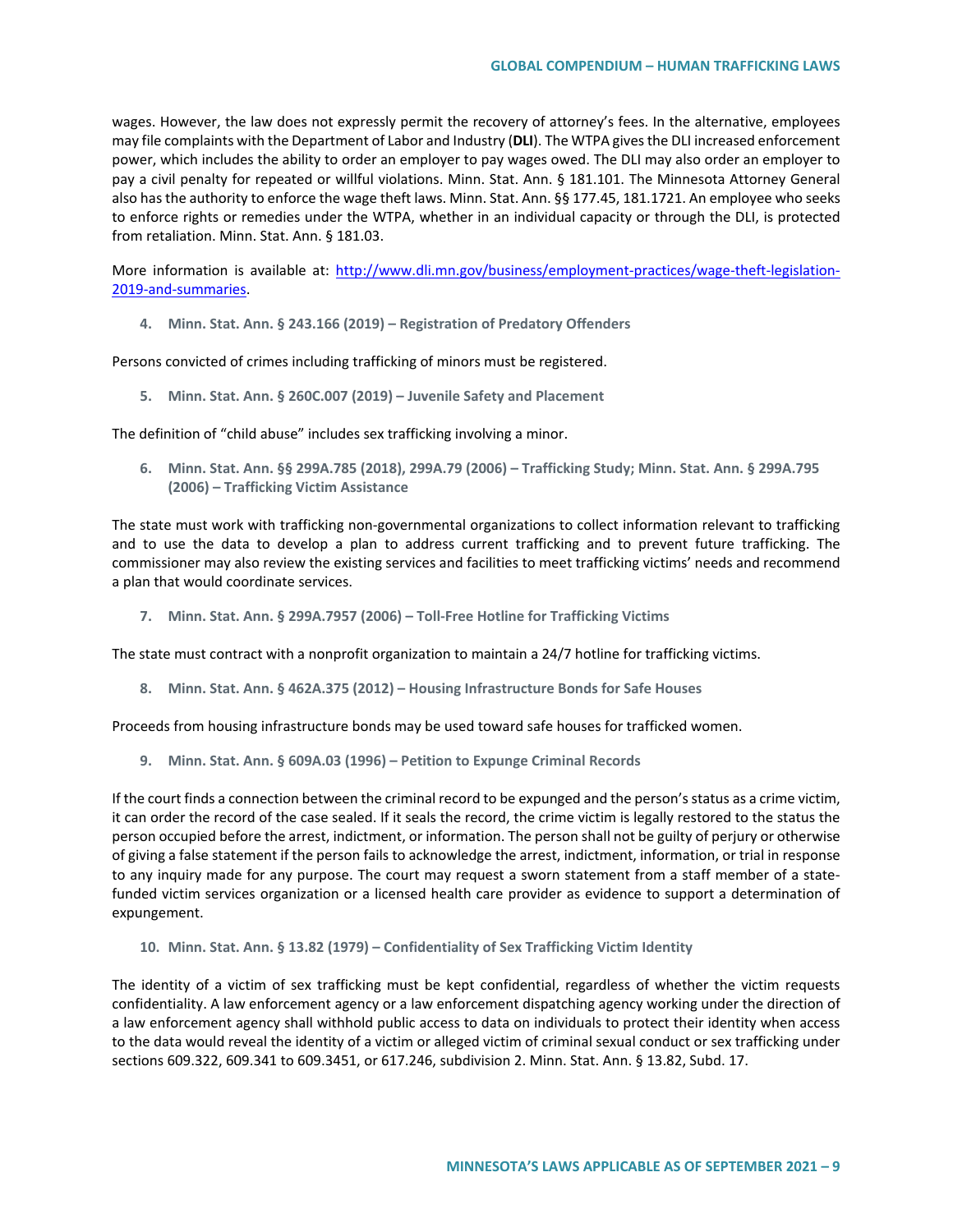## **D. Significant Cases**

**1.** *State v. Ivy***, 902 N.W.2d 652 (Minn. Ct. App. 2017)**

The defendant was convicted of second-degree sex trafficking, solicitation to practice prostitution, criminal sexual conduct, and other crimes. The district court imposed consecutive sentences for four counts of aiding and abetting second-degree sex trafficking and three counts of second-degree solicitation to practice prostitution. The state alleged there was a statutory aggravating factor present because the offense involved more than one sex-trafficking victim in violation of Minn. Stat. Ann. § 609.322, subd. 1(b)(4). The district court added 48 months to the defendant's sentence and ordered the terms to be served consecutively because the jury found the appellant guilty of seven charged offenses. In total, the defendant was sentenced to 700 months. On appeal, he argued that his sentence was unlawfully enhanced.

The appellate court found that the defendant's sentence was "inconsistent with the plain language of the statute" because the defendant was charged with multiple counts of soliciting prostitution and sex trafficking, each with a single victim, rather than a single count of each charged offense with multiple victims. A single charge with multiple victims allows for the use of the multiple-victims aggregating factor, while multiple individual charges do not. The court vacated the defendant's sentence and remanded for re-sentencing in accordance with the sentencing guidelines.

### **E. Academic Research/Papers**

Erinn B. Valine, Note, *The Demand Side of Sex Trafficking in Minnesota: The Who, Where, and Why – and What We Can Do About It*, 45 MITCHELL HAMLINE L. REV. 79 (2019).

- **F. Resources**
- City of Minneapolis, Fighting Human Trafficking: <https://www.minneapolismn.gov/government/programs-initiatives/human-trafficking-prevention/>
- Hennepin County, Minnesota, No Wrong Door: Help for Sexually Exploited Youth: <https://www.hennepin.us/nowrongdoor>
- Minnesota Human Trafficking Task Force: <https://mnhttf.org/>
- Minnesota Attorney General's Office: <https://www.ag.state.mn.us/Consumer/Publications/SexTrafficking.asp>
- National Human Trafficking Hotline (Minnesota): <https://humantraffickinghotline.org/state/minnesota>

## Ramsey County (MN) Attorney's Office, Combatting Sex Trafficking: [https://www.ramseycounty.us/your-government/leadership/county-attorneys-office/community](https://www.ramseycounty.us/your-government/leadership/county-attorneys-office/community-initiatives/combatting-sex-trafficking)[initiatives/combatting-sex-trafficking](https://www.ramseycounty.us/your-government/leadership/county-attorneys-office/community-initiatives/combatting-sex-trafficking)

- Shared Hope International, Minnesota Report Card (2019): [http://sharedhope.org/PICframe9/reportcards/PIC\\_RC\\_2019\\_MN.pdf](http://sharedhope.org/PICframe9/reportcards/PIC_RC_2019_MN.pdf)
- Shared Hope International, Minnesota Analysis and Recommendations (2019): [http://sharedhope.org/PICframe9/analysis/PIC\\_AR\\_2019\\_MN.pdf](http://sharedhope.org/PICframe9/analysis/PIC_AR_2019_MN.pdf)